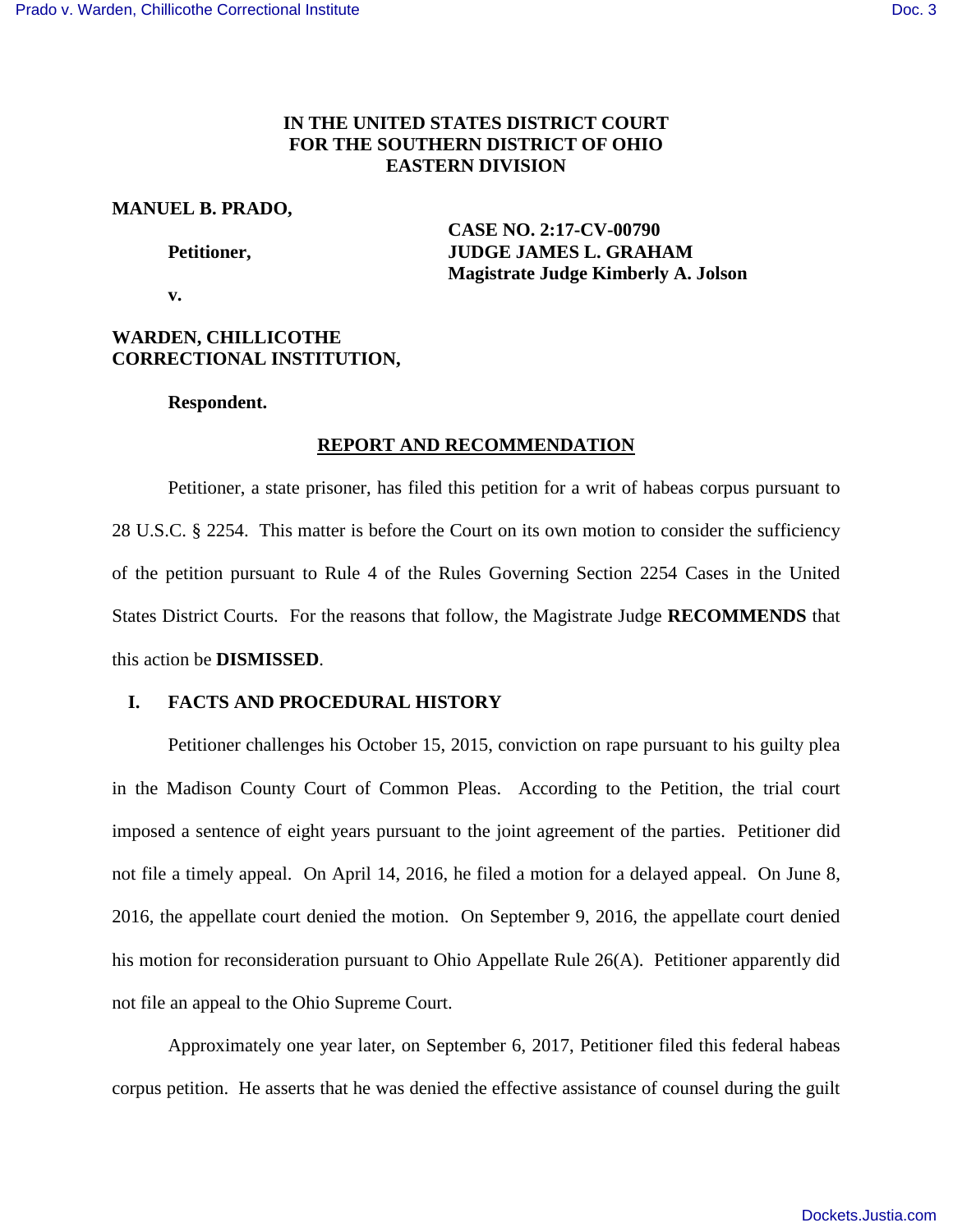and penalty phases of trial because: his attorney failed to investigate, and gave the State an unfair advantage over the defense at trail, forcing him to enter a guilty plea, and because his attorney failed to procure grand jury testimony, depriving him of due process and equal protection (claim one); that the trial court abused its discretion in sentencing him on facts not presented in the Indictment or found by a jury (claim two); that the Indictment was multiplicitous and defective on its face (claim three); and that he was denied due process, equal protection, and his First Amendment right to petition the government for redress of grievances (claim four).

## **II. STATUTE OF LIMITATIONS**

As a preliminarily matter, this action is time-barred. The Antiterrorism and Effective Death Penalty Act of 1996 (AEDPA), which became effective on April 24, 1996, imposes a oneyear statute of limitations on the filing of habeas corpus petitions. 28 U.S.C. § 2244(d). The statute provides:

> (d) (1) A 1–year period of limitation shall apply to an application for a writ of habeas corpus by a person in custody pursuant to the judgment of a State court. The limitation period shall run from the latest of-

> (A) the date on which the judgment became final by the conclusion of direct review or the expiration of the time for seeking such review;

> (B) the date on which the impediment to filing an application created by State action in violation of the Constitution or laws of the United States is removed, if the applicant was prevented from filing by such State action;

> (C) the date on which the constitutional right asserted was initially recognized by the Supreme Court, if the right has been newly recognized by the Supreme Court and made retroactively applicable to cases on collateral review; or

> (D) the date on which the factual predicate of the claim or claims presented could have been discovered through the exercise of due diligence.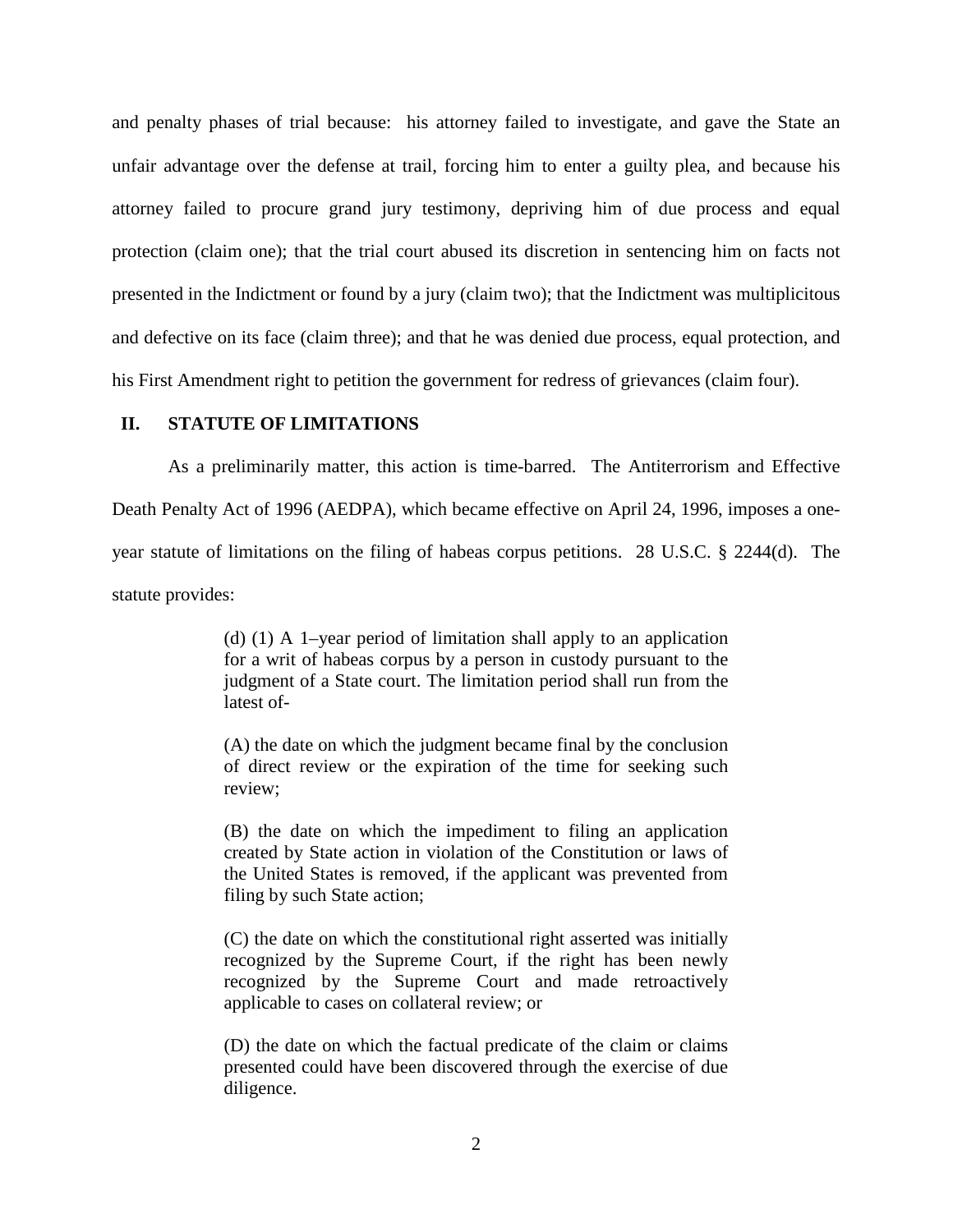(2) The time during which a properly filed application for State postconviction or other collateral review with respect to the pertinent judgment or claim is pending shall not be counted toward any period of limitation under this subsection.

Applying the language of  $\S$  2244(d)(1)(A), Petitioner's conviction became final in November 2015, thirty days after Petitioner's October 15, 2015 entry of sentence, when the time period expired to file a timely appeal. *See Watkins v. Dayton Corr. Inst.*, No. 2:16-cv-501, 2016 WL 3855206, at \*2 (S.D. Ohio July 15, 2016) (citing *Worthy v. Warden*, No. 2:12-cv-652, 2013 WL 4458798, at \*2 (S.D. Ohio Aug. 19, 2013) (citing *Searcy v. Carter*, 246 F.3d 515, 518–19 (6th Cir. 2001); *Marcum v. Lazarof*, 301 F.3d 480, 481 (6th Cir. 2002); Ohio App.R. 4(A)). The statute of limitations expired one year later, in November 2016. Petitioner waited approximately ten months, until September 2017, to file this action.

Petitioner submits that this action is timely under the provision of 28 U.S.C. § 2244(d)(1)(B), because the State created an impediment, *i.e*., the prison's failure to provide Spanish speaking legal assistance to prison inmates, prevented his timely filing. "In order to invoke  $\S 2244(d)(1)(B)$ , the prisoner must show that: (1) he was prevented from filing a petition (2) by State action (3) in violation of the Constitution or federal law." *Johnson v. Birkett*, No. 2:10-cv-14347, 2011 WL 4695132, at \*4 (E.D. Mich. Sept. 8, 2011) (citing *Egerton v. Cockrell*, 334 F.3d 433, 436 (5th Cir. 2003)). "Section 2244(d)(1)(B) requires a causal relationship between the unconstitutional state action and being prevented from filing the petition." *Winkfield v. Bagley*, 66 F. App'x 578, 583 (6th Cir. 2003) (quoting *Dunker v. Bissonnette*, 154 F.Supp.2d 95, 105 (D. Mass. 2001)); *see also Heid v. Warden, Ross Corr. Inst.*, No. 1:16-cv-398, 2017 WL 2225458, at \*7 (S.D. Ohio May 22, 2017) (citing *Webb v. United States*, 679 F. App'x 443 (6th Cir. 2017) (addressing analogous provision under 28 U.S.C. 2255)).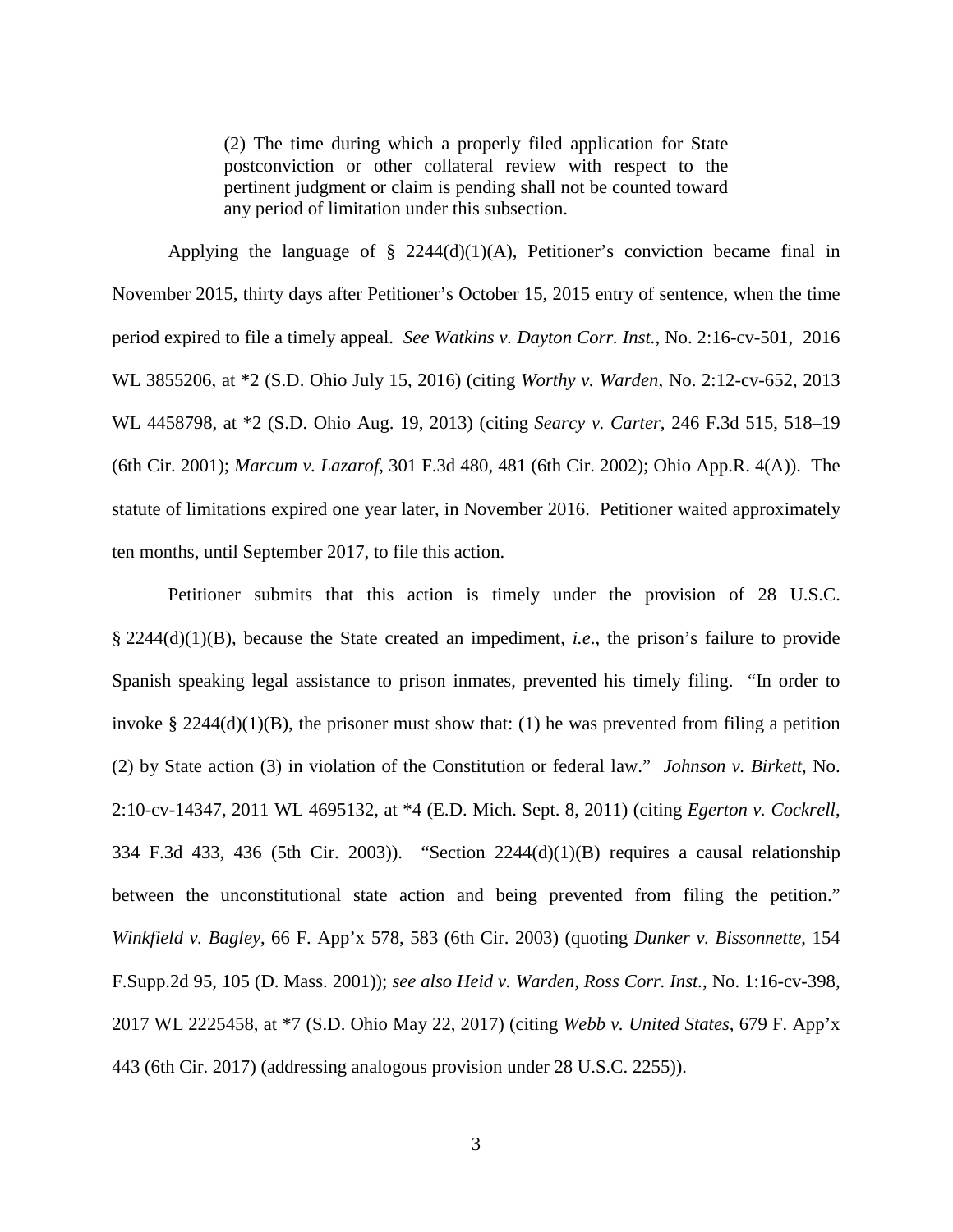#### However,

[t]he Constitution does not guarantee prisoners "an abstract, freestanding right to a law library or legal assistance," but only a "right of access to the courts." *Lewis v. Casey*, 518 U.S. 343, 350– 51, 116 S.Ct. 2174, 135 L.Ed.2d 606 (1996). Thus, the denial of legal assistance alone does not amount to an unconstitutional impediment to filing. *See Harvey v. Addison*, 390 F. App'x 840, 842 (10th Cir. 2010); *Finch v. Miller*, 491 F.3d 424, 427 (8th Cir. 2007); *Smith v. Newland*, 48 Fed. Appx. 233, 234 (9th Cir. 2002).

*Johnson v. Birkett*, 2011 WL 4695132, at \*5.

Further, under  $\S$  2244(d)(1)(B), the Petitioner must demonstrate that the alleged shortcomings in the prison's legal assistance program actually prevented his timely filing. *See Finch v. Miller*, 491 F.3d 424, 427 (8th Cir. 2007) ("Because there is not 'an abstract, freestanding right to a law library or legal assistance, an inmate cannot establish relevant actual injury simply by establishing that his prison's law library or legal assistance program is subpar in some theoretical sense.'") (quoting *Lewis v. Casey*, 518 U.S. 343, 351 (1996)). Petitioner has not done so here. Likewise, the record fails to reflect that equitable tolling of the statute of limitations is appropriate. *See Holland v. Florida*, 560 U.S. 631, 650 (2010) (A petitioner is entitled to equitable tolling only if he shows "1) that he has been pursuing his rights diligently, and 2) that some extraordinary circumstances stood in his way" and prevented timely filing) (citing *Pace*, 544 U.S. at 418). Courts have made clear that "[t]he mere fact that Petitioner is a Spanish speaker who does not understand English is insufficient to warrant tolling of the oneyear period." *Cruz-Rivera v. Palmer*, 2017 WL 2213573, at \*3 (E.D. Mich. May 19, 2017) (citing *Cobas v. Burgess*, 306 F.3d 441, 444 (6th Cir. 2002); *Torres v. Willis*, 416 F. App'x 480, 482 (6th Cir. 2011) (citing *Cobas*)). Indeed,

> "[w]ere this Court to allow equitable tolling because of asserted language difficulties, AEDPA's time requirement would essentially be eviscerated for all petitioners claiming to be non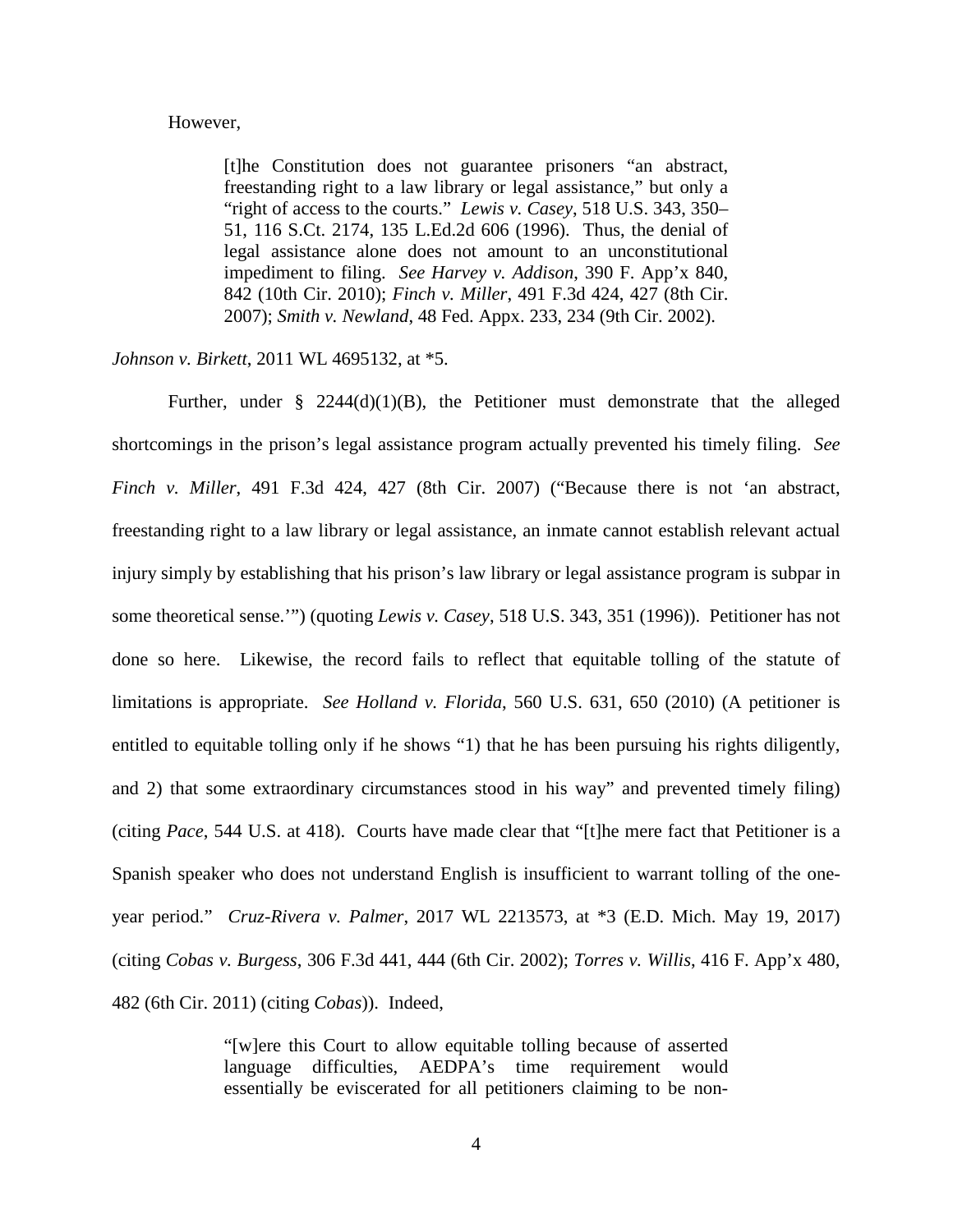English speaking. Such a result is contrary to common sense." *Cortez v. Petrovsky*, No. 803 CV1482T30MSS, 2006 WL 289113, at \*1-2 (M.D. Fla. Feb. 7, 2006) (failure to provide Spanish speaking interpreters to non-English speaking inmates in the Florida prisons does not warrant equitable tolling); *see also Fennell v. Artuz*, 14 F.Supp.2d 374, 377 (S.D.N.Y. 1998) (tolling the statute of limitations for prisoners while they learn English and educate themselves in the law, would defeat the limiting purposes of AEDPA). Petitioner is not entitled to equitable tolling for his lack of a Spanish-speaking interpreter. *See Nguyen v. Golder*, 133 F. App'x 521, 523-24 (10th Cir. 2005) (lack of Vietnamese translator did not warrant equitable tolling); *Huang v. United States*, Nos. 03 Civ. 3755(RPP), 91 Cr. 827(RPP), 2003 WL 22272584, at \*3 (S.D.N.Y. Oct. 2, 2003) (lack of Chinese interpreter failed to warrant equitable tolling). Complaining about the lack of Spanish speaking interpreters is similar to complaining about an inadequate law library, unfamiliarity with the legal process, lack of representation, or illiteracy. *Hurtado v. Cockrell*, No. 3:02-cv-0778-M, 2002 WL 32438776, at \*5 (N.D. Tex. 2002). The fact that Petitioner is untrained in the law, denied access to a law library, was proceeding without a lawyer, or may have been unaware of the statute of limitations for a certain period does not warrant tolling. *See Allen*, 366 F.3d at 403; *Brown v. United States*, No. 01-1481, 2001 WL 1136000, at \*3 (6th Cir. Sept. 21, 2001) (citing *United States v. Baker*, 197 F.3d 211, 218-19 (6th Cir. 1999)); *Fisher v. Johnson*, 174 F.3d 710, 714-15 (5th Cir. 1999) ("ignorance of the law, even for an incarcerated *pro se* petitioner, generally does not excuse [late] filing."); *Burnett v. Birkett*, No. 00-10144-BC, 2002 WL 31748843, at \*6-7 (E.D. Mich. Nov. 26, 2002).

*Soto v. Birkett*, No. 5:06-cv-54, 2006 WL 2850578, at \*7 (W.D. Mich. Oct. 3, 2006). Instead, "a non–English-speaking petitioner seeking equitable tolling must, at a minimum, demonstrate that during the running of the AEDPA time limitation, he was unable, despite diligent efforts, to procure either legal materials in his own language or translation assistance from an inmate, library personnel or other source." *Levy v. Osborne*, No. 1:10-cv-00005, 2016 WL 7407301, at \*7 (M.D. Tenn. Dec. 22, 2016) (quoting *Mendoza v. Carey*, 449F.3d 1065, 1070 (9th Cir. 2006) (citing *Cobas*, 306 F.3d at 441). Petitioner has failed to meet that burden here.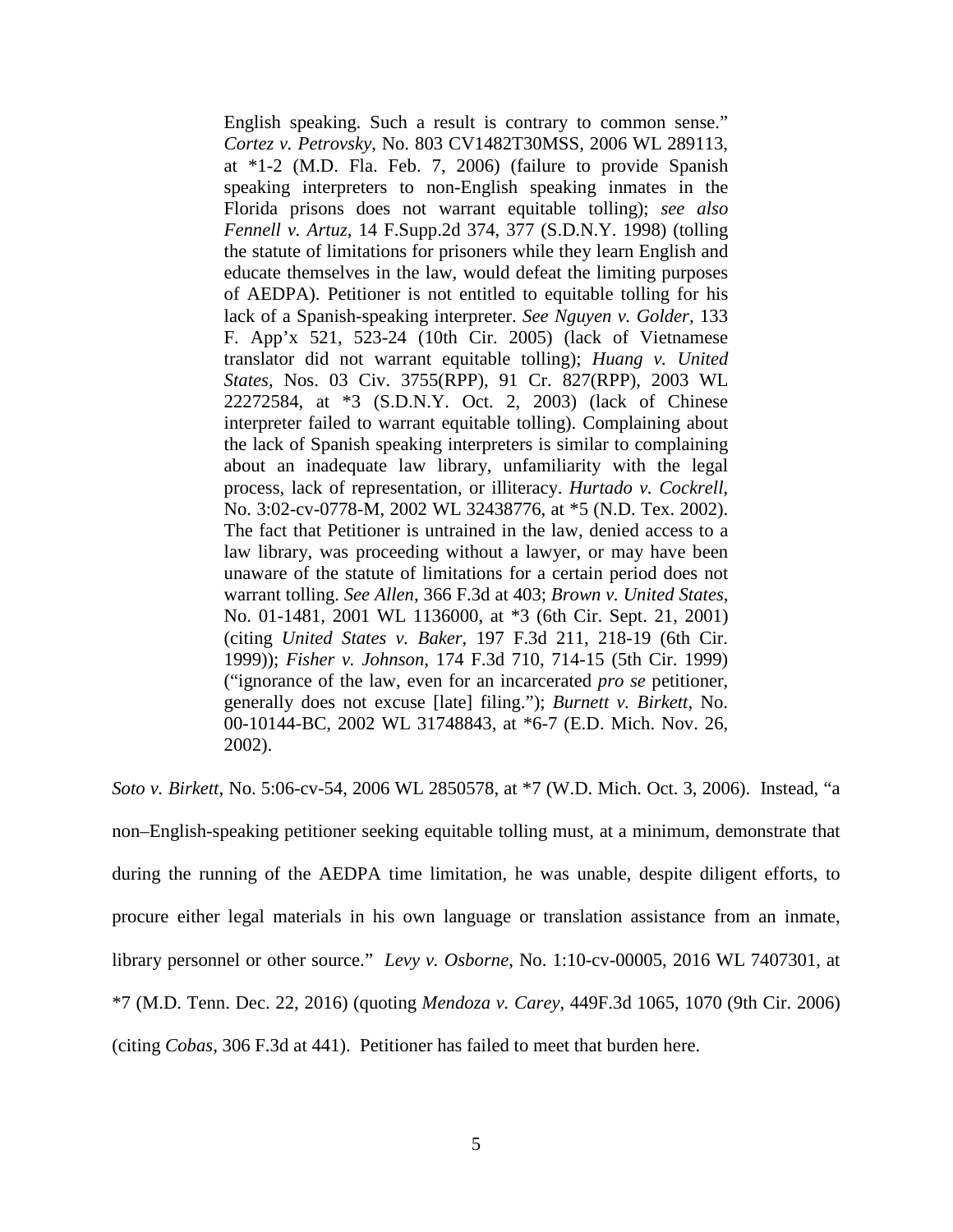## **III. EXHAUSTION**

The undersigned additionally notes that, even if Petitioner could overcome AEDPA's statute of limitations, this action nonetheless would be subject to dismissal as unexhausted. A state prisoner must exhaust his available remedies in the state courts before a federal habeas court may grant relief. *Silverburg v. Evitts*, 993 F.2d 124, 126 (6th Cir. 1993). If a habeas petitioner has the right under state law to raise a claim by any available procedure, the claim is not exhausted. 28 U.S.C. § 2254(b), (c). Moreover, a constitutional claim for relief must be presented to the state's highest court in order to satisfy the exhaustion requirement. *O'Sullivan v. Boerckel*, 526 U.S. 838, 844 (1999); *Manning v. Alexander*, 912 F.2d 878, 881 (6th Cir. 1990). A habeas petitioner bears the burden of demonstrating exhaustion of the available state court remedies with respect to the claims presented for federal habeas review. *Prather v. Rees*, 822 F.2d 1418, 1420 n.3 (6th Cir. 1987).

According to Petitioner's own pleading, he has not filed an appeal of the appellate court's decision denying his motion for a delayed appeal. He may still file a motion for a delayed appeal to the Ohio Supreme Court pursuant to Ohio S.Ct. Prac. R. 7.01(A)(4). Therefore this action remains unexhausted. *See Hunter v. Warden, Ross Corr. Inst.*, No. 2:16-cv-506, 2017 WL 1957794, at \*4 (S.D. Ohio April 25, 2017) ("In Ohio, this exhaustion requirement includes the filing of a motion for leave to file a delayed appeal to the state court of appeals or to the Ohio Supreme Court, if the time for filing a notice of appeal as of right in a felony case has expired.").

#### **IV. RECOMMENDED DISPOSITION**

Therefore, the Magistrate Judge **RECOMMENDS** that this action be **DISMISSED with prejudice** as barred by AEDPA's statute of limitations.